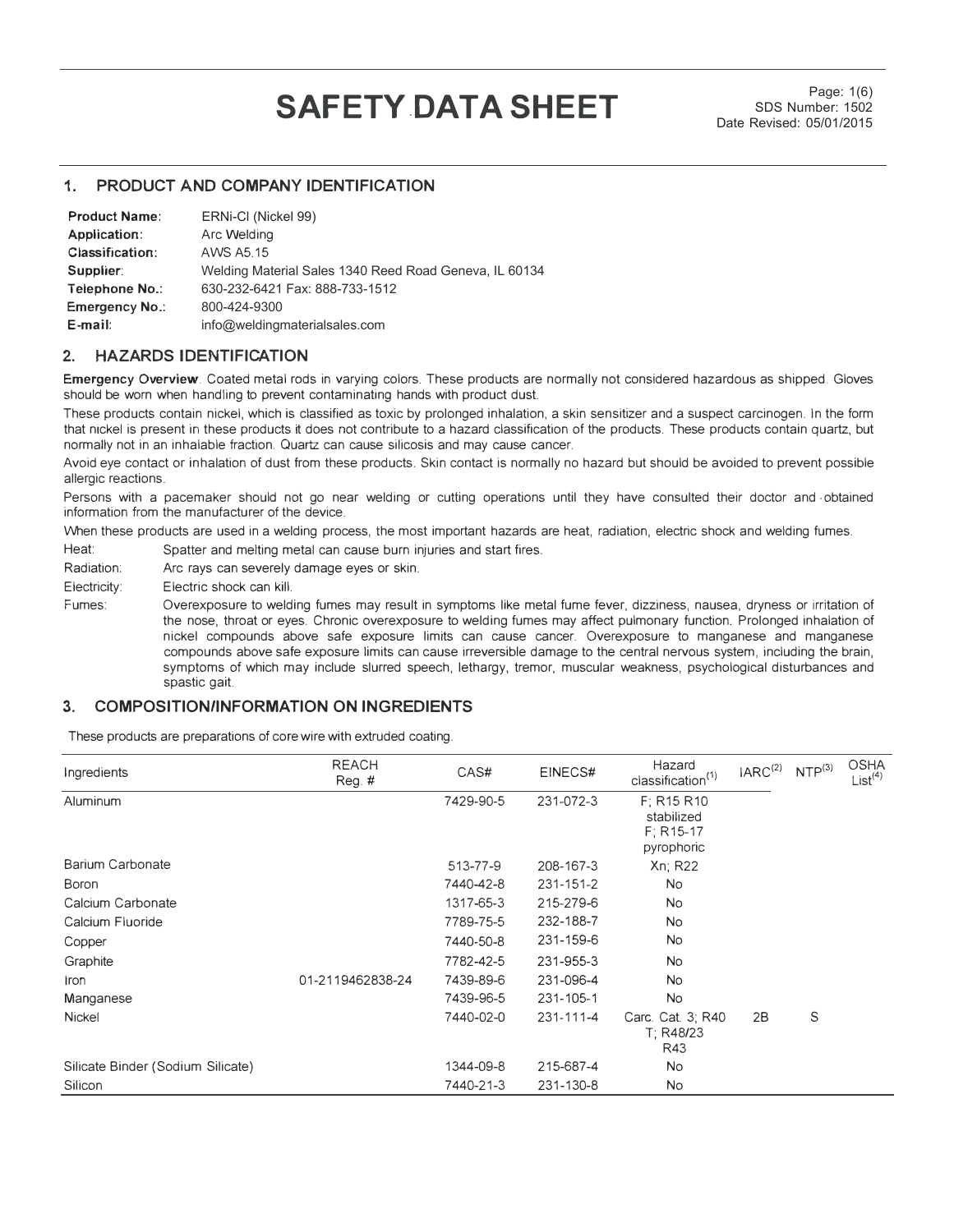#### **Product Identity:** NICKEL-ARC ELECTRODES FOR CAST IRON WELDING

| Ingredients               | <b>REACH</b><br>Req.# | CAS#       | EINECS#   | Hazard<br>classification <sup>(1)</sup> | IARC <sup>(2)</sup> NTP <sup>(3)</sup> | <b>OSHA</b><br>List $(4)$ |
|---------------------------|-----------------------|------------|-----------|-----------------------------------------|----------------------------------------|---------------------------|
| Silicon Dioxide           |                       | 14808-60-7 | 238-878-4 | T: R45                                  |                                        |                           |
| Strontium Carbonate       |                       | 1633-05-2  | 216-643-7 | No                                      |                                        |                           |
| <b>Strontium Fluoride</b> |                       | 7783-48-4  | 232-000-3 | <b>No</b>                               |                                        |                           |

 $(1)$  Hazard Classification according to European Council Directive 67/548/EEC, for R-phrases, see Section 16.

 $(2)$ Evaluation according to the International Agency for Research on Cancer.

1 -Carcinogenic to humans. 2A - Probably carcinogenic to humans. 2B - Possibly carcinogenic to humans. C 3 ) Classification according to the 11th Report on Carcinogens, published by the US National Toxicology Program.

K - Known Carcinogen S - Suspect Carcinogen

r 4 ) Carcinogen listing according to OSHA, Occupational Safety & Health Administration (USA).

#### **APPROXIMATE COMPOSITION (Wt.** %)

| <b>Product Trade Name</b> | Nickel-Arc 55 | Nickel-Arc 99 | Nickel-Arc 550 |
|---------------------------|---------------|---------------|----------------|
| Aluminum                  | $1 - 3$       | $1 - 3$       | $1 - 3$        |
| Barium Carbonate          | < 0.5         | $1 - 5$       | $1 - 5$        |
| Boron                     |               | < 0.5         |                |
| Calcium Carbonate         | < 0.5         | $1-3$         | < 0.5          |
| Calcium Fluoride          | $1 - 3$       | $1 - 3$       | $1 - 3$        |
| Copper                    |               | $1 - 3$       |                |
| Graphite                  | $1 - 3$       | $1 - 3$       | $1 - 3$        |
| iron                      | $35 - 45$     | $1 - 5$       | 45-55          |
| Manganese                 | $0.3 - 1$     | $0.3 - 1$     | $0.3 - 1$      |
| Silicate Binder           | $1 - 3$       | $1 - 3$       | $1 - 3$        |
| Silicon                   | < 0.5         | $1 - 3$       | $1 - 3$        |
| Silicon Dioxide           | < 0.5         | < 0.5         | < 0.5          |
| Strontium Carbonate       | $6 - 12$      | $2 - 7$       | $2 - 7$        |
| Strontium Fluoride        |               |               | $0.5 - 2.5$    |
| <b>Nickel</b>             | Bal. >40      | Bal. >70      | Bal. >40       |
| AWS Specification and     | A5.15         | A5.15         | A5.15          |
| Classification            | ENiFe-CI-A    | ENi-CI-A      | ENiFe-CI-A     |

# **4. FIRST AID MEASURES**

Inhalation: If breathing has stopped, perform artificial respiration and obtain medical assistance immediately! If breathing is difficult, provide fresh air and call physician.

Eye contact: For radiation burns due to arc flash, see physician. To remove dusts or fumes flush with water for at least fifteen minutes. If irritation persists, obtain medical assistance.

Skin contact: For skin burns from arc radiation, promptly flush with cold water. Get medical attention for burns or irritations that persist. To remove dust or particles wash with mild soap and water.

Electric shock: Disconnect and turn off the power. Use a nonconductive material to pull victim away from contact with live parts or wires. If not breathing, begin artificial respiration, preferably mouth-to-mouth. If no detectable pulse, begin Cardio Pulmonary Resuscitation (CPR). Immediately call a physician.

General: Move to fresh air and call for medical aid.

## **5. FIRE FIGHTING MEASURES**

No specific recommendations for welding consumables. Welding arcs and sparks can ignite combustible and flammable materials. Use the extinguishing media recommended for the burning materials and fire situation. Wear self-contained breathing apparatus as fumes or vapors may be hanmful.

# **6. ACCIDENTAL RELEASE MEASURES**

Solid objects may be picked up and placed into a container. Liquids or pastes should be scooped up and placed into a container. Wear proper protective equipment while handling these materials. Do not discard as refuse.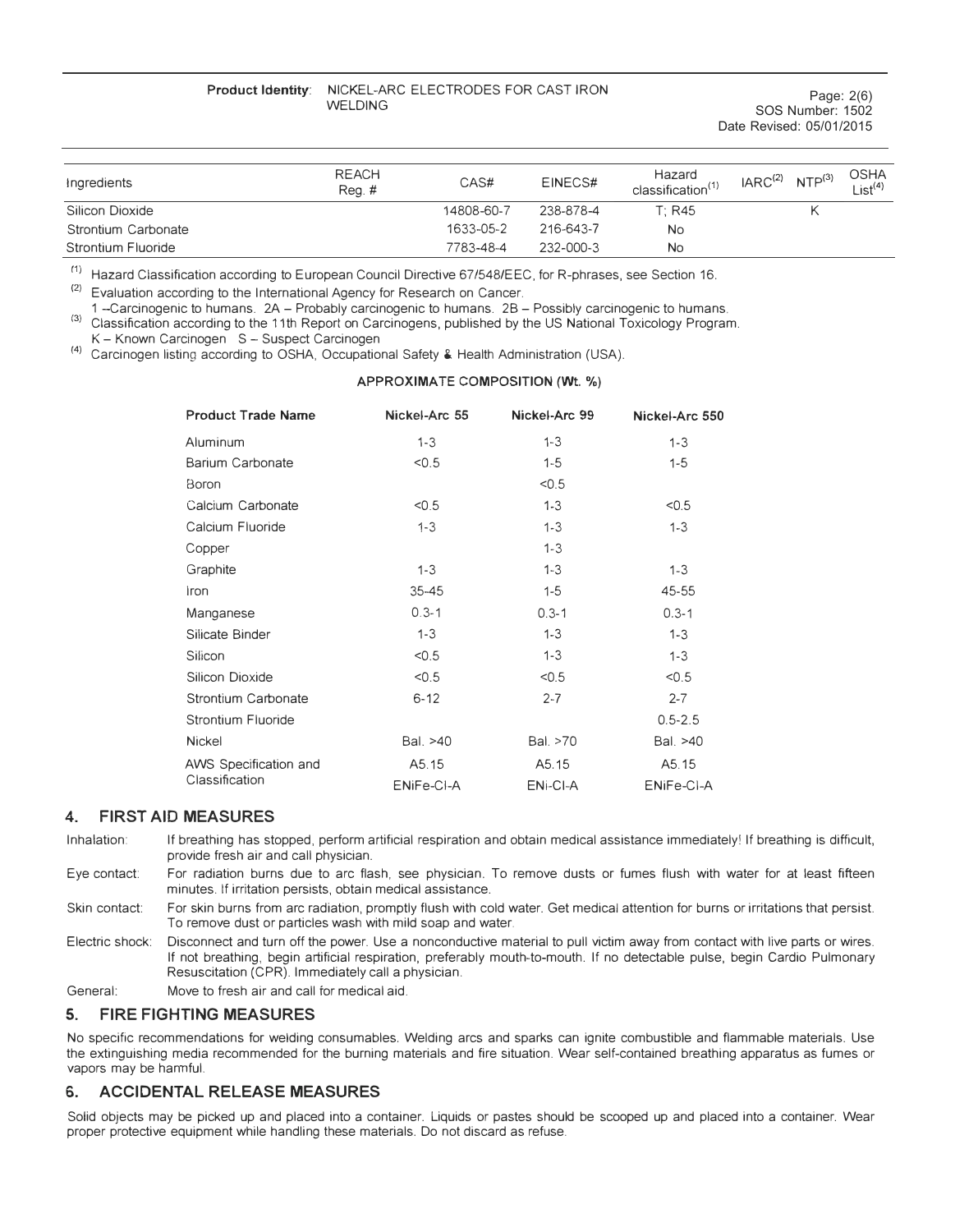Page: 3(6) SOS Number: 1502 Date Revised: 05/01/2015

Personal precautions:

Environmental precautions: refer to Section 13.

## **7. HANDLING AND STORAGE**

Handling:

Handle with care to avoid stings and cuts. Wear gloves when handling welding consumables. Avoid exposure to dust. Do not ingest. Some individuals can develop an allergic reaction to certain materials. Retain all warning and identity labels.

Storage:

Keep separate from chemical substances like acids and strong bases, which could cause chemical reactions.

#### **8. EXPOSURE CONTROUPERSONAL PROTECTION**

Avoid exposure to welding fumes, radiation, spatter, electric shock, heated materials and dust.

refer to Section 8.

#### Engineering measures:

Ensure sufficient ventilation, local exhaust, or both, to keep welding fumes and gases from breathing zone and general area. Keep working place and protective clothing clean and dry. Train welders to avoid contact with live electrical parts and insulate conductive parts. Check condition of protective clothing and equipment on a regular basis.

Personal protective equipment:

Use respirator or air supplied respirator when welding or brazing in a confined space, or where local exhaust or ventilation is not sufficient to keep exposure values within safe limits. Use special care when welding painted or coated steels since hazardous substances from the coating may be emitted. Wear hand, head, eyes, ear and body protection like welders gloves, helmet or face shield with filter lens, safety boots, apron, arm and shoulder protection. Keep protective clothing clean and dry.

Use industrial hygiene monitoring equipment to ensure that exposure does not exceed applicable national exposure limits. The following limits can be used as guidance. For information about welding fume analysis refer to Section 10.

| Substance                                                 |                                    | CAS#                   | ACGIH TLV <sup>(1)</sup> mg/m <sup>3</sup> | OSHA PEL <sup>(2)</sup> mg/m <sup>3</sup> |
|-----------------------------------------------------------|------------------------------------|------------------------|--------------------------------------------|-------------------------------------------|
| Aluminum                                                  | (metal and insoluble<br>compounds) | 7429-90-5              | $1**$                                      | $15^*$ , $5^{**}$                         |
| Barium Carbonate                                          | (as Ba)                            | 513-77-9               | 0.5                                        | 0.5                                       |
| Boron                                                     |                                    | 7440-42-8              | None                                       | None                                      |
| Calcium Carbonate                                         |                                    | 1317-65-3              | Withdrawn                                  | 15*, 5**                                  |
| Calcium Fluoride                                          | (as F)                             | 7789-75-5              | 2.5                                        | 2.5                                       |
| Copper                                                    | (fume, as Cu)                      | 7440-50-8              | 0.2                                        | 0.1                                       |
|                                                           | (dust and mists, as Cu)            |                        |                                            |                                           |
| Graphite                                                  |                                    | 7782-42-5              | $2**$                                      | $15^*$ , $5^{**}$                         |
| Iron                                                      | (as iron oxide)                    | 7439-89-6              | $5***$                                     | $10$ (fume)                               |
| Manganese and<br>inorganic compounds                      | (as Mn)                            | 7439-96-5              | $0.02***$ , $0.1***$                       | 5 Ceiling                                 |
| Manganese, fume, as Mn                                    |                                    | 7439-96-5              | $0.02***$ , $0.1***$                       | 5 Ceiling                                 |
| Nickel, elemental                                         |                                    | 7440-02-0              | $1.5***$                                   | 1                                         |
| Silicate Binder (Potassium Silicate<br>& Sodium Silicate) |                                    | 1312-76-1<br>1344-09-8 | None<br>None                               | None<br>None                              |
| Silicon                                                   |                                    | 7440-21-3              | Withdrawn                                  | $15^*$ , $5^{**}$                         |
| Silicon Dioxide (quartz)                                  |                                    | 14808-60-7             | $0.025**$                                  | 10 mg/m <sup>3</sup> ###<br>$%SiO2+2$     |
| <b>Strontium Carbonate</b>                                |                                    | 1633-05-2              | None                                       | None                                      |
| Strontium Fluoride                                        | (as F)                             | 7783-48-4              | 2.5                                        | 2.5                                       |

(1) Threshold Limit Values according to American Conference of Governmental Industrial Hygienists, 2014

(2) Permissible Exposure Limits according to the Occupational Safety & Health Administration (USA)

Unless noted, all values are for 8 hour time weighted averages (TWA).

\* Total dust, \*\* Respirable fraction, \*\*\* lnhalable fraction.

### Respirable dust

**NOTE:** Some of these products may not contain all of the materials listed. For details of composition, refer to the COMPOSITION TABLES in Section 3.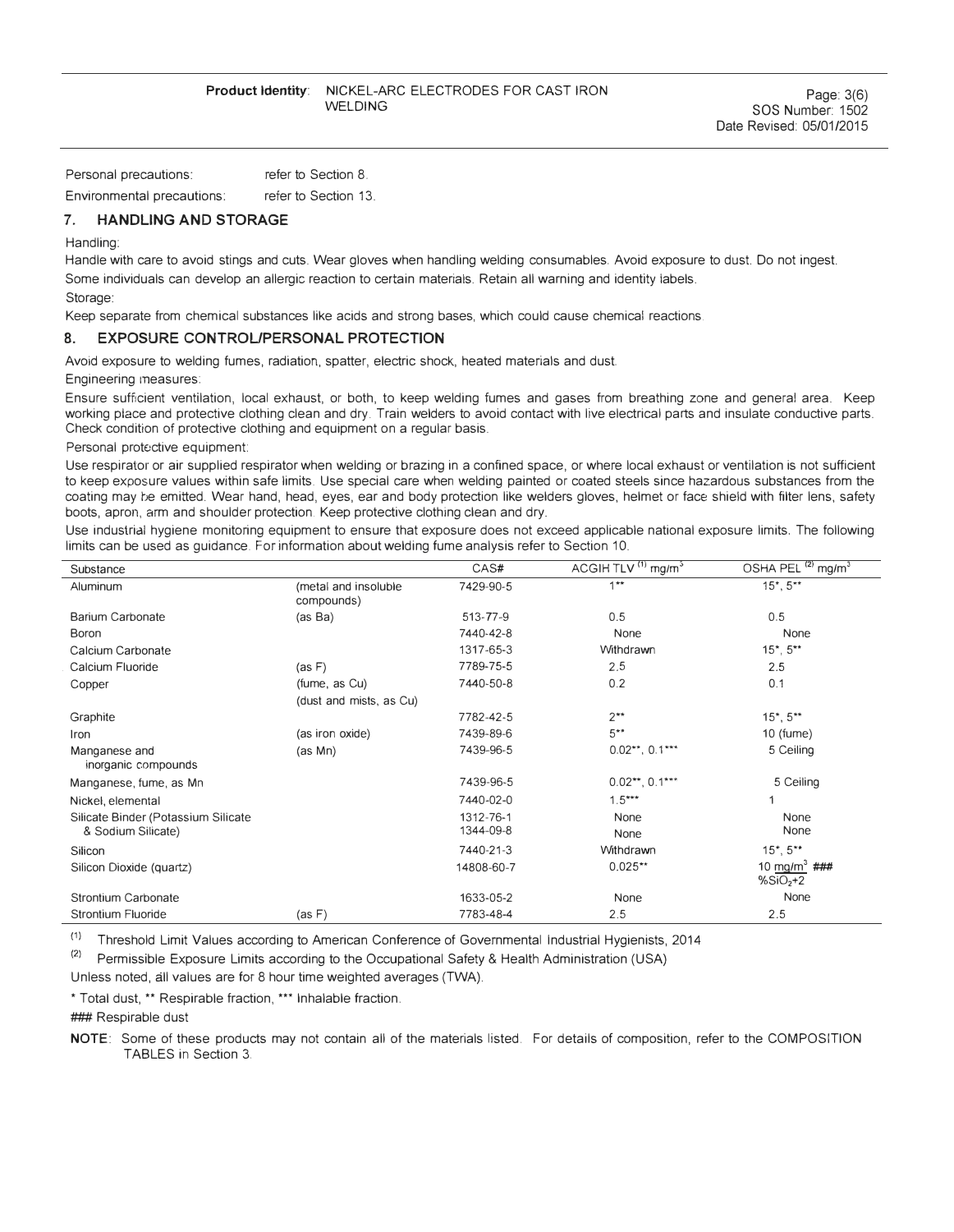# **9. PHYSICAL AND CHEMICAL PROPERTIES**

Appearance: Solid, non-volatile with varying color.

Melting Point: > 1300°C/> 2300° F

## **10. STABILITY AND REACTIVITY**

General: These products are only intended for normal welding purposes.

Stability: These products are stable under normal conditions.

Reactivity: Contact with chemical substances like acids or strong bases could cause generation of gas.

When these products are used in a welding process, hazardous decomposition products would include those from the volatilization, reaction or oxidation of the materials listed in Section 3 and those from the base metal and coating.

The amount of fumes generated from manual metal arc welding varies with welding parameters and dimensions but is generally no more than 5 to 20 g/kg consumable. Fumes from these products may contain compounds of the following chemical elements: Fe, 0, Mn, Ni, F, Na, Si, K, Ca, Ba, Sr, Al and Cu. The rest is not analyzed, according to available standards.

Refer to applicable national exposure limits for fume compounds, including those exposure limits for fume compounds found in Section 8. · Manganese and nickel have low exposure limits, in some countries, that may be easily exceeded.

Reasonably expected gaseous products would include carbon oxides, nitrogen oxides and ozone. Air contaminants around the welding area can be affected by the welding process and influence the composition and quantity of fumes and gases produced.

# **11. TOXICOLOGICAL INFORMATION**

Inhalation of welding fumes and gases can be dangerous to your health. Classification of welding fumes is difficult because of varying base materials, coatings, air contamination and processes. The International Agency for Research on Cancer has classified welding fumes as possibly carcinogenic to humans (Group 2B).

Acute toxicity: Overexposure to welding fumes may result in symptoms like metal fume fever, dizziness, nausea, dryness or irritation of the nose, throat or eyes.

Chronic toxicity: Overexposure to welding fumes may affect pulmonary function. Prolonged inhalation of nickel compounds above safe exposure limits can cause cancer. Overexposure to manganese and manganese compounds above safe exposure limits can cause irreversible damage to the central nervous system, including the brain, symptoms of which may include slurred speech, lethargy, tremor, muscular weakness, psychological disturbances and spastic gait lnhalable quartz is a respiratory carcinogen; however, the process of welding converts crystalline quartz to the amorphous form which is not considered to be a carcinogen.

# **12. ECOLOGICAL INFORMATION**

Welding consumables and materials could degrade/weather into components originating from the consumables or from the materials used in the welding process. Avoid exposure to conditions that could lead to accumulation in soils or groundwater.

## **13. DISPOSAL CONSIDERATIONS**

Discard any product, residue, disposable container or liner in an environmentally acceptable manner, in full compliance with federal and local regulations. Use recycling procedures if available.

USA RCRA: Unused products or product residue containing barium is considered hazardous waste if discarded, RCRA ID characteristic Toxic Hazardous Waste 0005.

Residues from welding consumables and processes could degrade and accumulate in soils and groundwater. Welding slag from these products typically contain mainly the following components originating from the coating of the electrode: Fe, 0, Mn, Ni, F, Na, Si, K, Ca, Ba, Sr, Al and Cu.

# **14. TRANSPORT INFORMATION**

No international regulations or restrictions are applicable.

# **15. REGULATORY INFORMATION**

Read and understand the manufacturer's instructions, your employer's safety practices and the health and safety instructions on the label. Observe any federal and local regulations. Take precautions when welding and protect yourself and others.

WARNING: Welding fumes and gases are hazardous to your health and may damage lungs and other organs. Use adequate ventilation.

ELECTRIC SHOCK can kill.

ARC RAYS and SPARKS can injure eyes and burn skin.

Wear correct hand, head, eye and body protection.

Canada: WHMIS classification: Class D; Division 2, Subdivision A

Canadian Environmental Protection Act (CEPA): All constituents of these products are on the Domestic Substance List (DSL).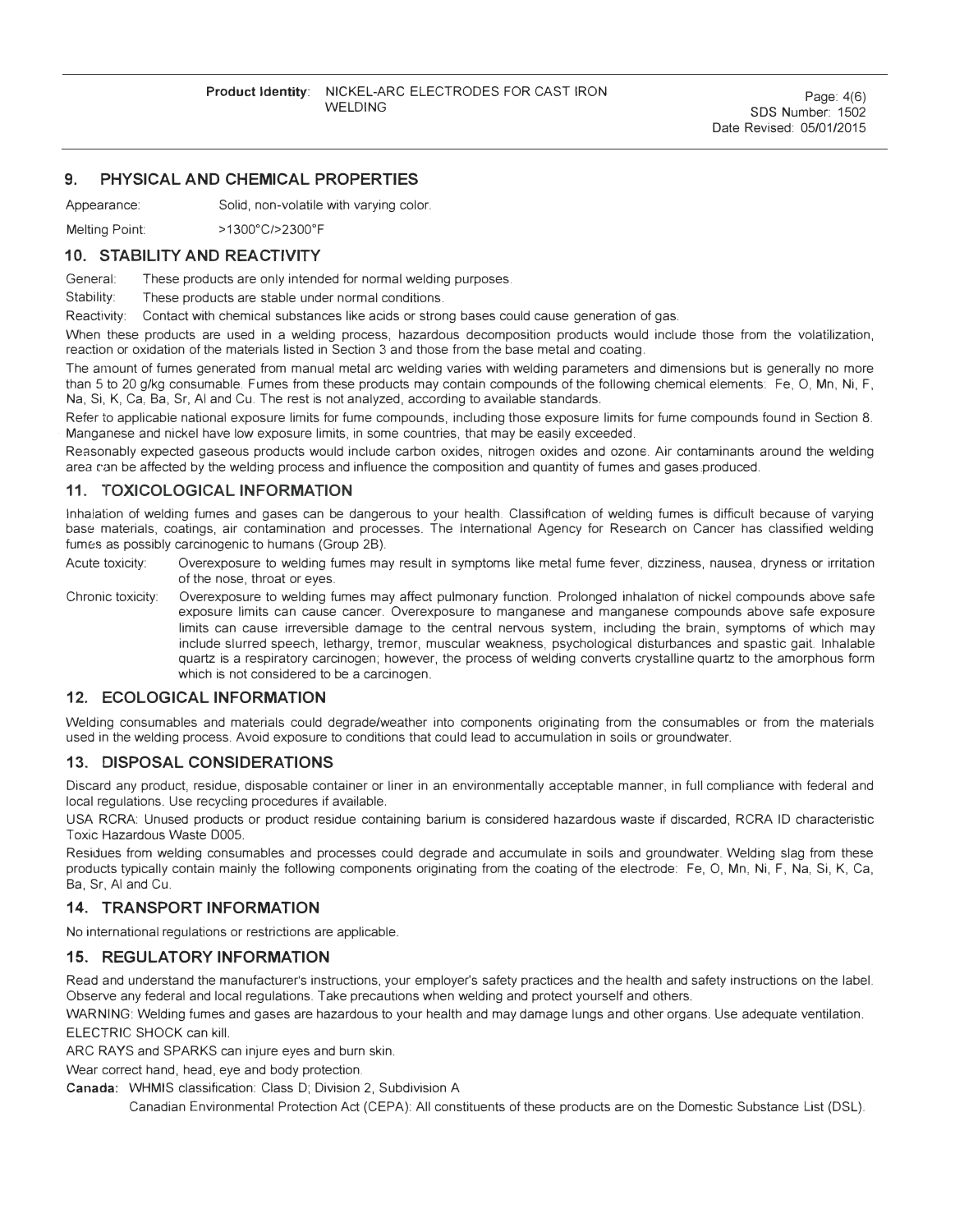#### USA: Under the OSHA Hazard Communication Standard, these products are considered hazardous.

These products contain or produce a chemical known to the state of California to cause cancer and birth defects (or other reproductive harm). (California Health & Safety Code§ 25249.5 et seq.)

United States EPA Toxic Substance Control Act: All constituents of these products are on the TSCA inventory list or are excluded from listing.

#### CERCLA/SARA Title Ill

Reportable Quantities (RQs) and/or Threshold Planning Quantities (TPQs):

| Ingredient name                                             | $RQ$ ( $ b\rangle$ | TPQ (lb) |
|-------------------------------------------------------------|--------------------|----------|
| Product is a solid solution in the form of a solid article. |                    |          |

Spills or releases resulting in the loss of any ingredient at or above its RQ require immediate notification to the National Response Center and to your Local Emergency Planning Committee.

#### Section 311 Hazard Class

As shipped: Immediate In use: Immediate delayed

#### EPCRA/SARA Title Ill 313 Toxic Chemicals

The following metallic components are listed as SARA 313 "Toxic Chemicals" and potential subject to annual SARA 313 reporting. See Section 3 for weight percent.

| Ingredient name | Disclosure threshold          |
|-----------------|-------------------------------|
| <b>Barium</b>   | 1.0% de minimis concentration |
| Copper          | 1.0% de minimis concentration |
| Manganese       | 1.0% de minimis concentration |
| <b>Nickel</b>   | 0.1% de minimis concentration |

## **16. OTHER INFORMATION**

USA: American National Standard Z49.1 "Safety in Welding and Cutting", ANSI/AWS F1 .5 "Methods for Sampling and Analyzing Gases from Welding and Allied Processes", ANSI/AWS F1 .1 "Method for Sampling Airborne Particles Generated by Welding and Allied Processes", AWSF3.2M/F3.2 "Ventilation Guide for Weld Fume", American Welding Society, 550 North Le Jeune Road, Miami, Florida, 33135. Safety and Health Fact Sheets available from AWS at www.aws.org.

OSHA Publication 2206 (29 C.F.R. 1910), U.S. Government Printing Office, Superintendent of Documents, P.O. Box 371954, Pittsburgh, PA 15250-7954.

American Conference of Governmental Hygienists (ACGIH), Threshold Limit Values and Biological Exposure Indices, 6500 Glenway Ave., Cincinnati, Ohio 45211, USA

NFPA 51 B "Standard for Fire Prevention During Welding, Cutting and Other Hot Work" published by the National Fire Protection Association, 1 Batterymarch Park, Quincy, MA 02169.

- UK: WMA Publication 236 and 237, "Hazards from Welding Fume", "The arc welder at work, some general aspects of health and safety".
- Germany: Unfallverhütungsvorschrift BGV D1, "Schweißen, Schneiden und verwandte Verfahren".
- Canada: CSA Standard CAN/CSA-W117.2-01 "Safety in Welding, Cutting and Allied Processes".

These products have been classified according to the hazard criteria of the CPR and the SDS contains all the information required by the CPR.

Explanation of risk phrases mentioned in this SDS:

- R-phrases: R10 Flammable.
	- R15 Contact with water liberates extremely flammable gases.
	- R17 Spontaneously flammable in air.
	- R22 Harmful if swallowed.
	- R40 Limited evidence of a carcinogenic effect.
	- R43 May cause sensitization by skin contact.
	- R45 May cause cancer.

R48/23 - Toxic: danger of serious damage to health by prolonged exposure through inhalation.